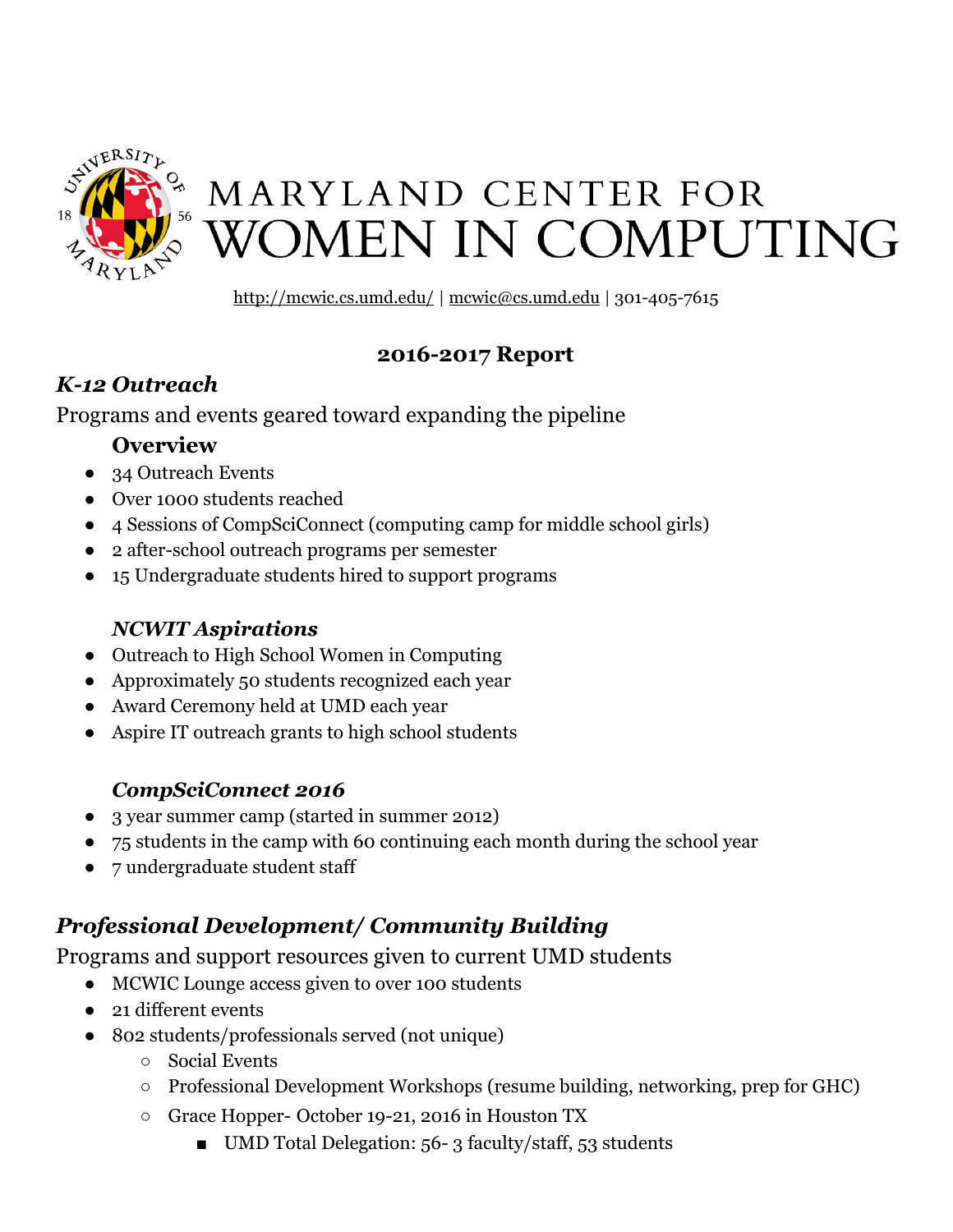#### *Diversity in Computing Summit- November 7th, 2016 at UMD*

- 19 exhibitors, 6 advocate sponsors
- 248 registrations, 205 attendees
- 18 breakout sessions and panels
- 2 keynote/plenary speakers
- \$15,500 raised for the Maryland Center for Women in Computing programs

#### *Tutoring*

Pilot tutoring program for intro computer science classes launched Fall 2016

#### *Fall 2016- CMSC 131*

- 2 Tutors Hired
- 100 total tutoring appointments
- Weekly drop-in hours and over 10 hours of 1:1 appointments available

#### *Spring 2017- CMSC 131 & 132*

- 4 Tutors Hired
- 150 total tutoring appointments
- Weekly drop-in hours and over 16 hours of 1:1 appointments available

#### **Plans for 2017**

- CompSciConnect expanded to 6 sessions with 130 total students
- High School Recruiting Event planned for Sept 30
- Expand after-school outreach program with 1 additional program
- Expand to a second NCWIT AspireIT grant at a second high school/middle school program
- 70 students attending the Grace Hopper Celebration in Computing Conference
- Expand tutoring program to include CMSC 131,132, 216, and 250
- Diversity in Computing Summit moved to March 2018
- New MCWIC Advisory Board to form Fall 2017